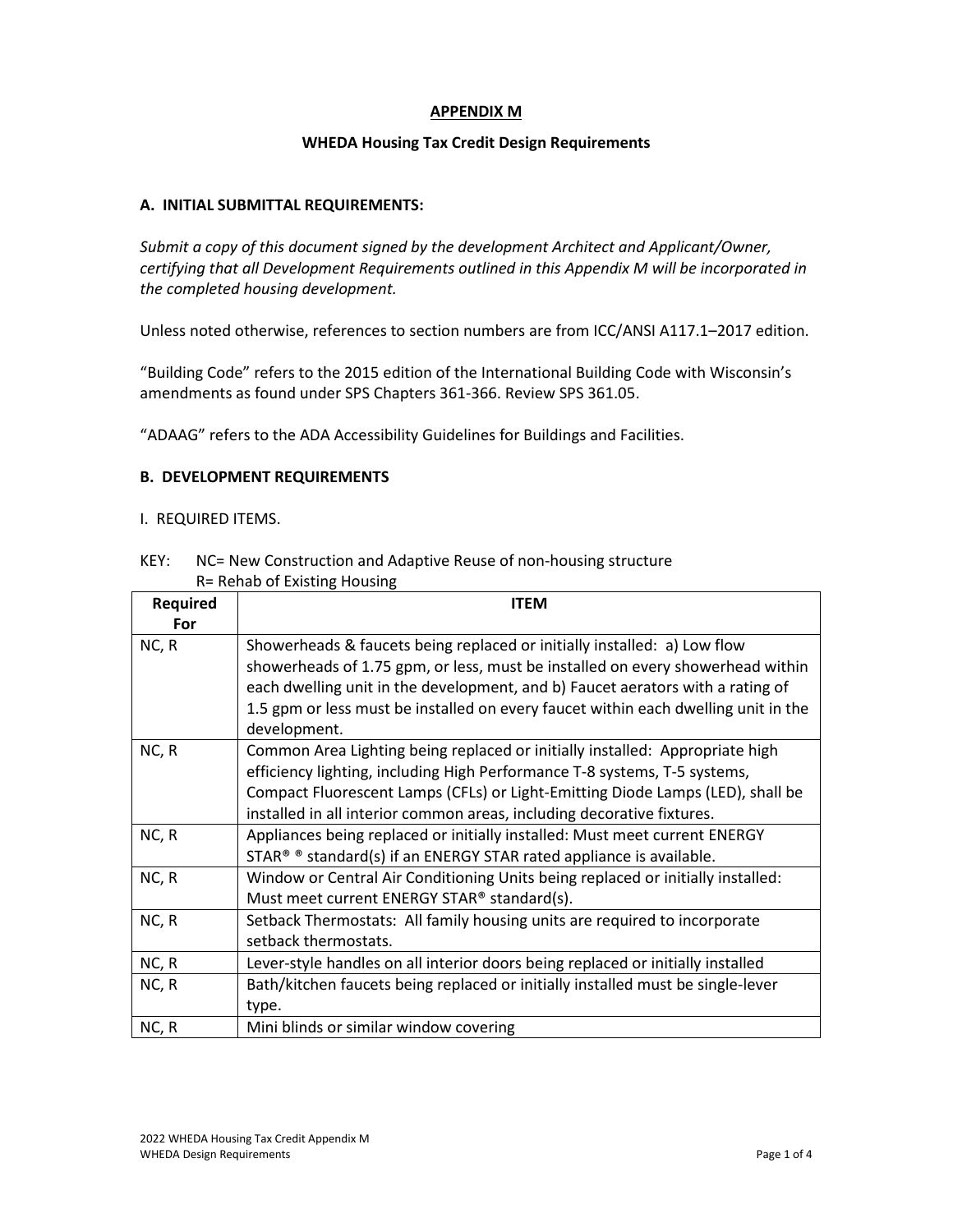| NC, R     | Common Laundry Facility. Alternatively, all units shall have at no charge: in-unit<br>washer/dryer hook ups, or in-unit washer/dryer |  |  |  |  |
|-----------|--------------------------------------------------------------------------------------------------------------------------------------|--|--|--|--|
| NC, R     | Hard-wired high speed internet service in each unit. For acquisition/rehab                                                           |  |  |  |  |
|           | properties, wireless internet will be allowed                                                                                        |  |  |  |  |
| <b>NC</b> | Grab Bars - In All Bathrooms of Elderly Buildings Only. In each bathroom, install                                                    |  |  |  |  |
|           | nylon grab bars meeting the requirements of Section 609 (matching or                                                                 |  |  |  |  |
|           | contrasting the color of the tub/shower) in the following locations minimum:                                                         |  |  |  |  |
|           | a) In all showers, install one grab bar on the control end wall and one grab bar on                                                  |  |  |  |  |
|           | the back wall. Grab bars shall be 6" maximum from adjacent walls.                                                                    |  |  |  |  |
|           | b) In all bathtubs, install one grab bar 24" minimum on the back wall and one                                                        |  |  |  |  |
|           | grab bar 24" minimum on the control end wall per Fig. 607.4.2. Both grab bars                                                        |  |  |  |  |
|           | to be installed horizontally at the same height above the floor.                                                                     |  |  |  |  |
|           | c) In all toilets, provide one horizontal side wall grab bar 42" minimum per                                                         |  |  |  |  |
|           | Section 604.5.1 and provide on horizontal rear wall grab bar 24" - 36" minimum                                                       |  |  |  |  |
|           | per Section 604.5.2.                                                                                                                 |  |  |  |  |
| <b>NC</b> | Bathtub/shower compartment permanently lined with non-skid surface or<br>pattern covering 75% of floor.                              |  |  |  |  |
| <b>NC</b> | All Non-Elderly Housing (Family, General population or Supportive Housing). In                                                       |  |  |  |  |
|           | all bathrooms of each unit, provide reinforcement for the future installation of                                                     |  |  |  |  |
|           | grab bars at toilets, bathtubs, and shower compartments per Section 1104.11.1.                                                       |  |  |  |  |
|           | (if grab bars not already installed in the unit)                                                                                     |  |  |  |  |
| <b>NC</b> | Provide all bathtubs/showers with offset controls and a 30" x 48" clear floor                                                        |  |  |  |  |
|           | space for parallel approach. Where the centerline of the controls is between 18"                                                     |  |  |  |  |
|           | and 9" from the open face of the bathtub/shower compartment, the clear floor                                                         |  |  |  |  |
|           | space in front of the fixture shall extend at least 9" beyond the control wall.                                                      |  |  |  |  |
|           | Where the centerline of the controls is between 9" and 0" from the open face of                                                      |  |  |  |  |
|           | the bathtub/shower compartment, the clear floor space in front of the fixture                                                        |  |  |  |  |
|           | shall extend at least 5" beyond the control wall.                                                                                    |  |  |  |  |
| <b>NC</b> | At least one toilet in each dwelling unit shall have clearances that meet the                                                        |  |  |  |  |
|           | requirements of Section 1104.11.3.1.2.1, 1104.11.3.1.2.2, or 1104.11.3.1.2.3.                                                        |  |  |  |  |
| <b>NC</b> | Low-profile thresholds - All changes in level within common areas and in dwelling                                                    |  |  |  |  |
|           | units to be ¼" maximum vertical or ¼" maximum beveled at 1:2 per Sections                                                            |  |  |  |  |
|           | 303.2 and 303.3.                                                                                                                     |  |  |  |  |
| <b>NC</b> | 100% visitable units for 9% transactions, 50% visitable units for 4% and State/4%                                                    |  |  |  |  |
|           | transactions. (Only 20% visitable units required for single family or duplex or                                                      |  |  |  |  |
|           | townhome style construction).                                                                                                        |  |  |  |  |
|           | Projects should be designed and graded to allow an accessible route from                                                             |  |  |  |  |
|           | parking or street level to all dwelling units. Accessible routes shall meet all the                                                  |  |  |  |  |
|           | requirements of Section 402 including Section 404 for accessible doors. The                                                          |  |  |  |  |
|           | living room, kitchen and minimum of one bathroom (with a minimum of a toilet                                                         |  |  |  |  |
|           | and sink) must be on the accessible route from the unit entry. Bathroom shall                                                        |  |  |  |  |
|           | meet the requirements of Sections 1104.11 minimum.                                                                                   |  |  |  |  |
| <b>NC</b> | Lighting controls, electrical switches, and receptacle outlets, environmental                                                        |  |  |  |  |
|           | controls, and user controls for security or intercom systems shall comply with                                                       |  |  |  |  |
|           | Section 1104.9 minimum.                                                                                                              |  |  |  |  |
| <b>NC</b> | Electrical outlets and cable/date outputs set to a minimum height of 18" above                                                       |  |  |  |  |
|           | the floor.                                                                                                                           |  |  |  |  |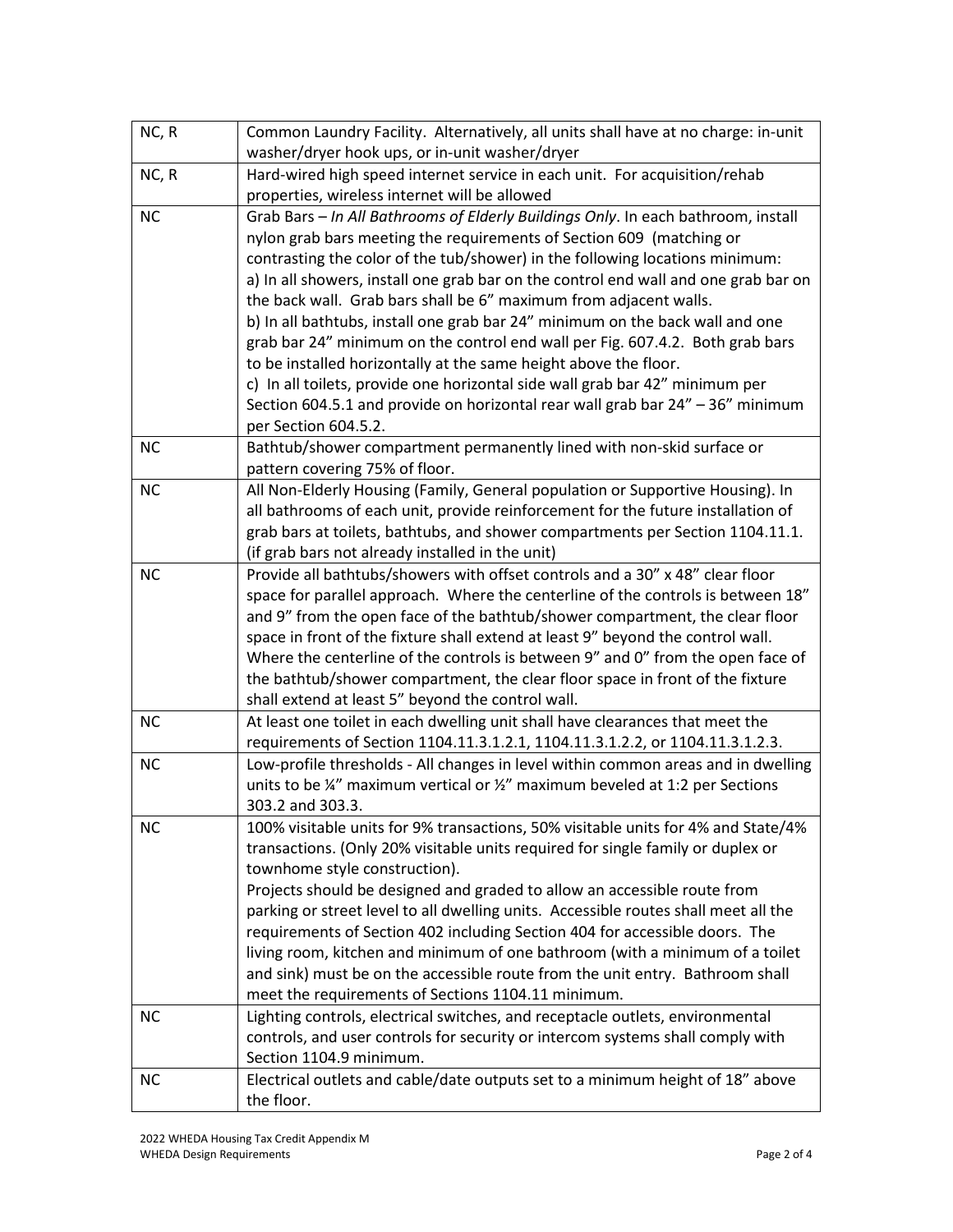| <b>NC</b> | Built-in Dishwasher and disposal-all 2 BR or larger units. Family developments    |  |  |
|-----------|-----------------------------------------------------------------------------------|--|--|
|           | only.                                                                             |  |  |
| <b>NC</b> | Provide at least one bedroom on the first floor of multi-story units (minimum 4%  |  |  |
|           | of the development's multi-story units). Not required if the development          |  |  |
|           | includes other unit styles which achieve bedroom accessibility (minimum 4% of     |  |  |
|           | the total number of units).                                                       |  |  |
| <b>NC</b> | Individual storage lockers for each unit at no charge to resident. Must be inside |  |  |
|           | storage, minimum 3' X 6' X 8'. Single family, duplex, or townhome styles are      |  |  |
|           | exempt.                                                                           |  |  |

# II. BUILDING ENVELOPE REQUIREMENTS

# **New Construction**

- Building envelope worksheet calculations: Must exceed the State of Wisconsin Department of Safety & Professional Services Building Envelope Requirements by, at minimum 2%, based upon (2015 IBC code) RES*check*™ software calculations **AND** heating loads must be calculated at the maximum infiltration rate allowable in **RES***check*™ ( 0.5 air changes/hour).
- **RES***check*™ calculations must demonstrate compliance with State of Wisconsin building codes. **RES***check*™ reports are required for each building.
- These calculations must be submitted to WHEDA with the final Housing Tax Credit application for the development

# **Rehab Existing Housing and Adaptive Reuse Developments**

- Rehab of Existing Housing and Adaptive Reuse developments must make efforts to exceed the State of Wisconsin Department of Safety & Professional Services Building Envelope Efficiency by 2% (2015 IBC code). RES*check™* reports are required for each building.
- If 2% cannot be achieved, Applicant must (at final application) provide a letter that describes best efforts and describes greater than normal efficiencies of ancillary items such as: window replacement "U" value, insulation "R" value, heating systems and lighting systems used in the development.
- If 2% cannot be achieved, Applicant must use building renovation components which meet the *ENERGY STAR™* or equivalent building standards.
- These calculations must be submitted to WHEDA with the final Housing Tax Credit application for the development

# **C. FINAL SUBMITTAL REQUIREMENTS - All Developments**

Development Owner and General Contractor/Architect certifications must be submitted to WHEDA with the final Housing Tax Credit application reflecting that 1) each building meets or exceeds requirements outlined in the Appendix M governing the year of the original application (use box below), and 2) each building meets or exceeds WHEDA's Building Envelope Requirements. See: [www.wheda.com](http://www.wheda.com/) for Owner and General Contractor/Architect Certification forms.

→ Download REScheck™ or COMcheck™ software from U.S. Department of Energy website: <http://www.energycodes.gov/rescheck>